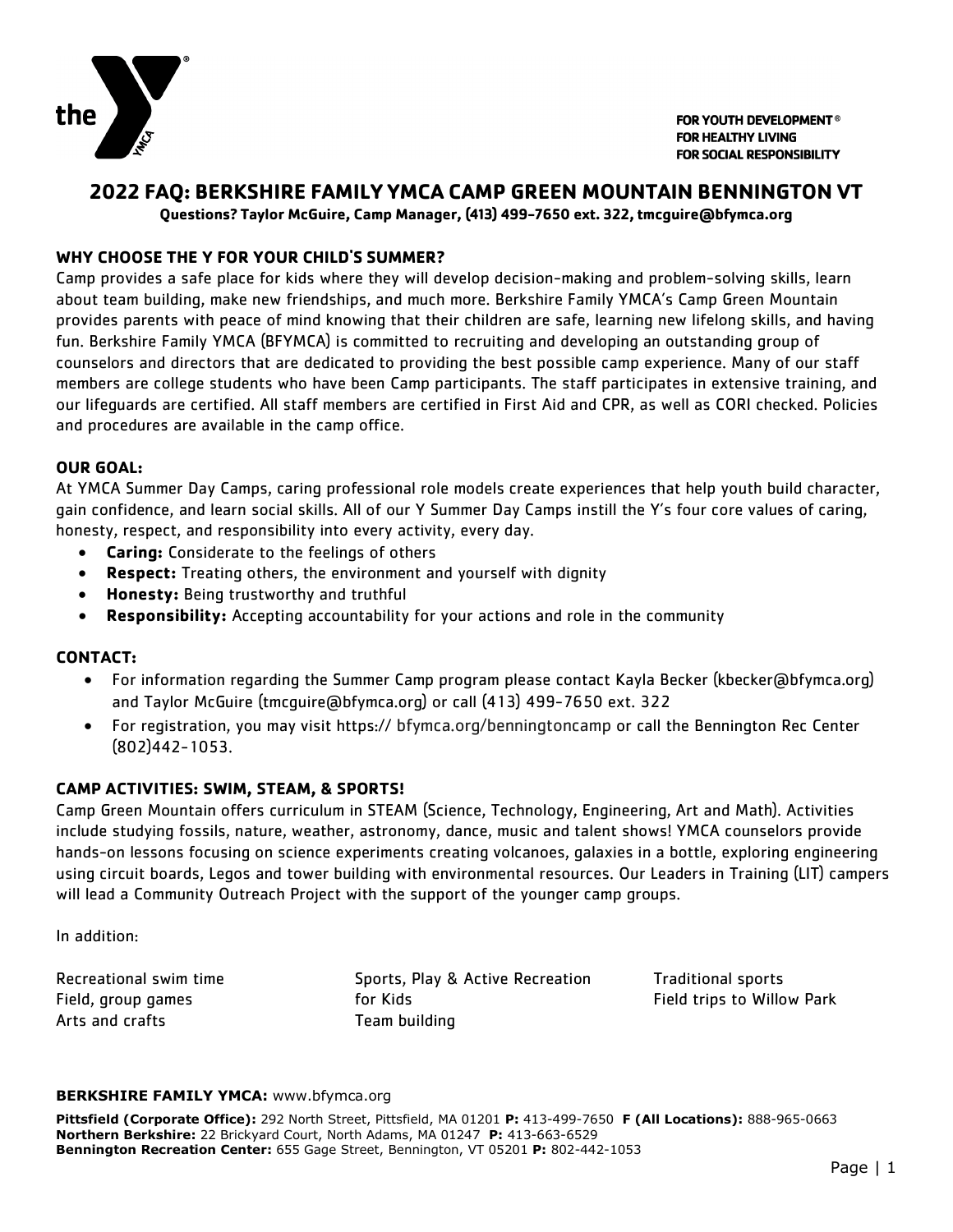# **2022 FAQ: BERKSHIRE FAMILY YMCA CAMP GREEN MOUNTAIN BENNINGTON VT**

**Questions? Taylor McGuire, Camp Manager, (413) 499-7650 ext. 322, tmcguire@bfymca.org**

Theme Weeks:

- **The Great Adventure** (June 27 July 1): Bask in the sun and breathe in that fresh air in a nature-themed week!
- **Community Hero** (July 5 8): Enjoy visits from our local PD and other community helpers!
- **Enrichment** (July 11 15): Spend the week creating and learning about your artistic side!
- **Sports & Play** (July 18 22): Try out different sports and games each day!
- **STEAM** (July 25 29): Get your brain working with fun experiments and building activities!
- **Fun & Fitness** (August 1 5): Try out different forms of exercise! Zumba, obstacle courses, and more!
- **Hometown History** (August 8 12): Learn about all the different historical components of our community!
- **Color Wars** (August 15 19): A field day style week with physical, mental, and creative competitions!
- **End of Summer Celebration** (Dates TBD): Enjoy the last week of summer with fun games and activities and lots of free play!

## **PARENT PROVIDED DAILY SUPPLIES:**

**Technology-free zone**: Please do not send your child with a cell phone, tablet, laptop, Chromebook or other electronic device.

## **Lunch is provided by the Abbey Food Group for campers!**

Please do send:

 $\Box$  Water bottle required to bring each day - no

#### **AGES SERVED:**

• Camp Green Mountain: Children entering Grades 1-8

## glass

- $\Box$  Swimsuit and towel
- Sunscreen
- $\Box$  Sneakers must be worn
- Snack **(some weeks need packed lunch also, but food available for anyone in need/want)**
- $\Box$  Flip flops are permitted for swim
- $\Box$  Bug spray

## **CAMP GROUPS:**

#### **Leaders in Training (LIT):** Ages 13-15

LIT campers will have the opportunity to work side-by-side with experienced counselors. They enjoy the schedule of the traditional campers with nature, arts and crafts, sports, and more. LIT campers will also lead a Community Outreach Project that connects with the environment. These campers learn how to become a counselor while also developing their leadership and team building skills that they will value throughout their lifetime. LIT register for, and pay for camp.

If interested,

Counselors in Training (CIT): Ages 14-15

Must apply, interview, and be approved by management staff.

Job training while having a fun and active summer! The last step before being ready to start working themselves! If interested,

|            | <b>2022 ONE-WEEK SESSIONS:</b> CAMP GREEN MOUNTAIN: |            |              |            |                 |
|------------|-----------------------------------------------------|------------|--------------|------------|-----------------|
| Session 1: | June $27 -$ July 1                                  | Session 4: | July 18 – 22 | Session 7: | August $8 - 12$ |
| Session 2: | July $5 - 8$ (7/4 no<br>camp)                       | Session 5: | July 25 – 29 | Session 8: | August 15 -19   |
|            |                                                     | Session 6: | August $1-5$ | Session 9: | Dates TBD       |
| Session 3: | July $11 - 15$                                      |            |              |            |                 |

## **2022 ONE-WEEK SESSIONS:** CAMP GREEN MOUNTAIN: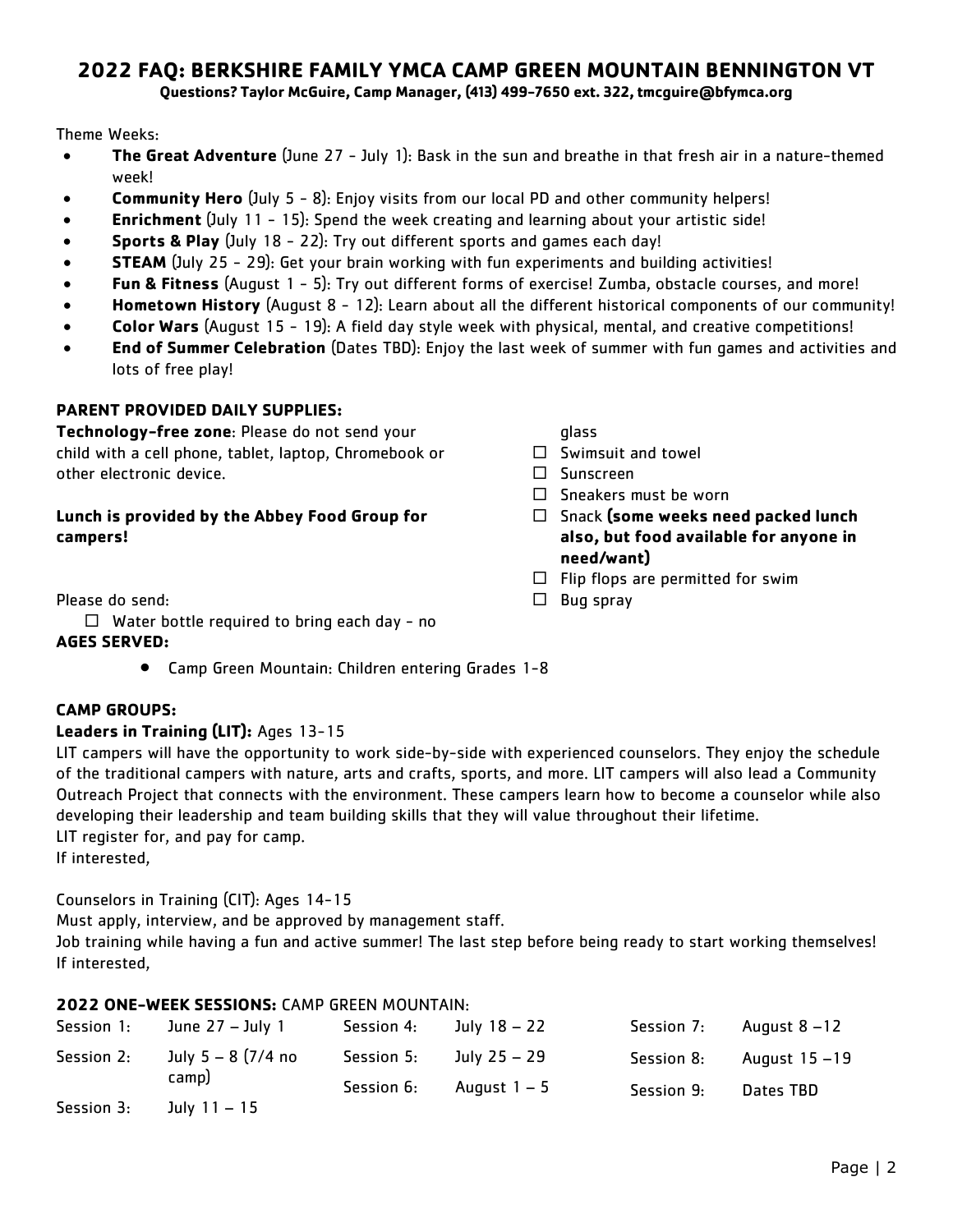## **2022 FAQ: BERKSHIRE FAMILY YMCA CAMP GREEN MOUNTAIN BENNINGTON VT**

**Questions? Taylor McGuire, Camp Manager, (413) 499-7650 ext. 322, tmcguire@bfymca.org**

## **COST:**

- Camp Green Mountain: \$110 per Camper per Week
	- o Includes discount of \$29/week from Town of Bennington and other partner organizations.
- EARLY BIRD: Register by April 4 to save \$10 off per week
- \$25/week non-refundable deposit is due at time of registration to save spot.

## **CAMPER TRANSPORTATION:**

- o **Field Trips:** Be sure to allow field trips on your registration forms as we will have busing for field trips around the greater Bennington area.
- o **Bulk Day ONLY:** Parent/Guardian transportation to/from camp site. Drop-off: 8:00 a.m. Pick-up: 4:00 p.m.
- o **Extended Day Option – registration and additional fee. Before Care:** 7:00 a.m. -8:00 a.m. and/or **After Care:** 4:00 p.m. - 5:30 p.m.

## **COVID-19 PREVENTION**

Berkshire Family YMCA complies will all VT state or local health and safety standards, requirements, or orders in response to COVID-19.

## **EMERGENCY CONTACTS:**

Three emergency contacts are required. Every effort will be made to contact a parent/guardian in the event of an emergency requiring medical attention for your child. However, if you or one of the three listed emergency contacts cannot be reached, per your registration form, you will authorize the program to transport your child to the nearest medical care facility to secure necessary medical treatment for your child.

### **PROVIDE CHILD HEALTH INFORMATION**

- Children with allergies must include individual health care plan and medication consent.
- Provide details of child's sensitivities (i.e.: food, sensory, noise, etc.) and helpful tips.
- Children with chronic health conditions must include individual health care plan and medication consent.
- YMCA staff must be authorized (indicated on camp registration form) to apply sunscreen for my child.